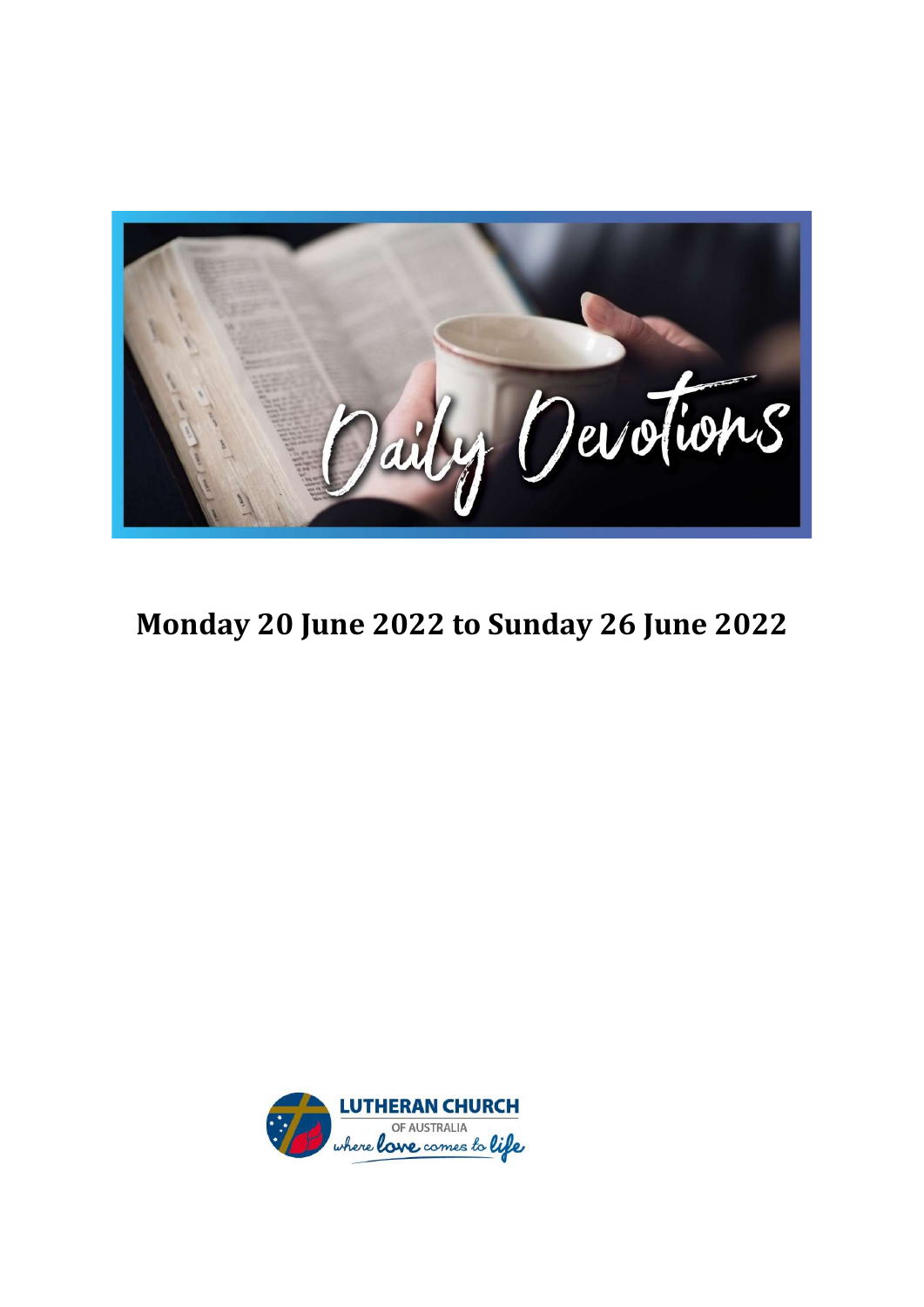Monday 20 June 2022

### Faith – confidence in God's help

by Norma Koehne

### Jesus said to Jairus, 'Don't be afraid, just believe and she will be healed' (Luke 8:50).

### Read Luke 8:40–56

Many of you may be able to empathise with the gut-wrenching heartache of Jairus as he watched his daughter suffering and close to death. As a parent, there is nothing worse than the feeling of helplessness in such a situation. Remember that Jairus did not have the medical care we rely on today.

I have never forgotten waking up at night in Papua New Guinea to hear my three-year-old struggling to breathe with croup and bronchitis. With just a lantern, we got our *doktaboi*, who managed to get him breathing again after he choked up altogether at one stage. The worst time of my life. Can you imagine how those grieving parents feel in Uvalde, Texas? Jairus was a man of strong faith, and he believed that Jesus would have compassion and help him. He trusted even when the people told him not to bother Jesus because his daughter had died. They mocked and laughed when Jesus talked about her death as just being asleep. His hand of healing was able to revive her and restore her to her family. When faced with a similar situation ourselves or in the lives of our loved ones, we have the certain confidence that whatever happens, Jesus will be there with us. His loving hands will never let go of us. And, if we do not recover from illness, his loving hands will lead us through death into eternal life. 'For I am persuaded that neither death, nor life, nor angels, nor principalities, nor powers, nor things present, nor things to come, nor height, nor depth, nor any other creature, shall be able to separate us from the love of God, which is in Christ Jesus our Lord' (Romans 8:38,39).

Lord, we trust that you will never leave us, and you will walk beside us every day of our life because your promises have been fulfilled in the life, death and resurrection of your Son. Help us walk beside those suffering or grieving and share this confidence with them. Amen.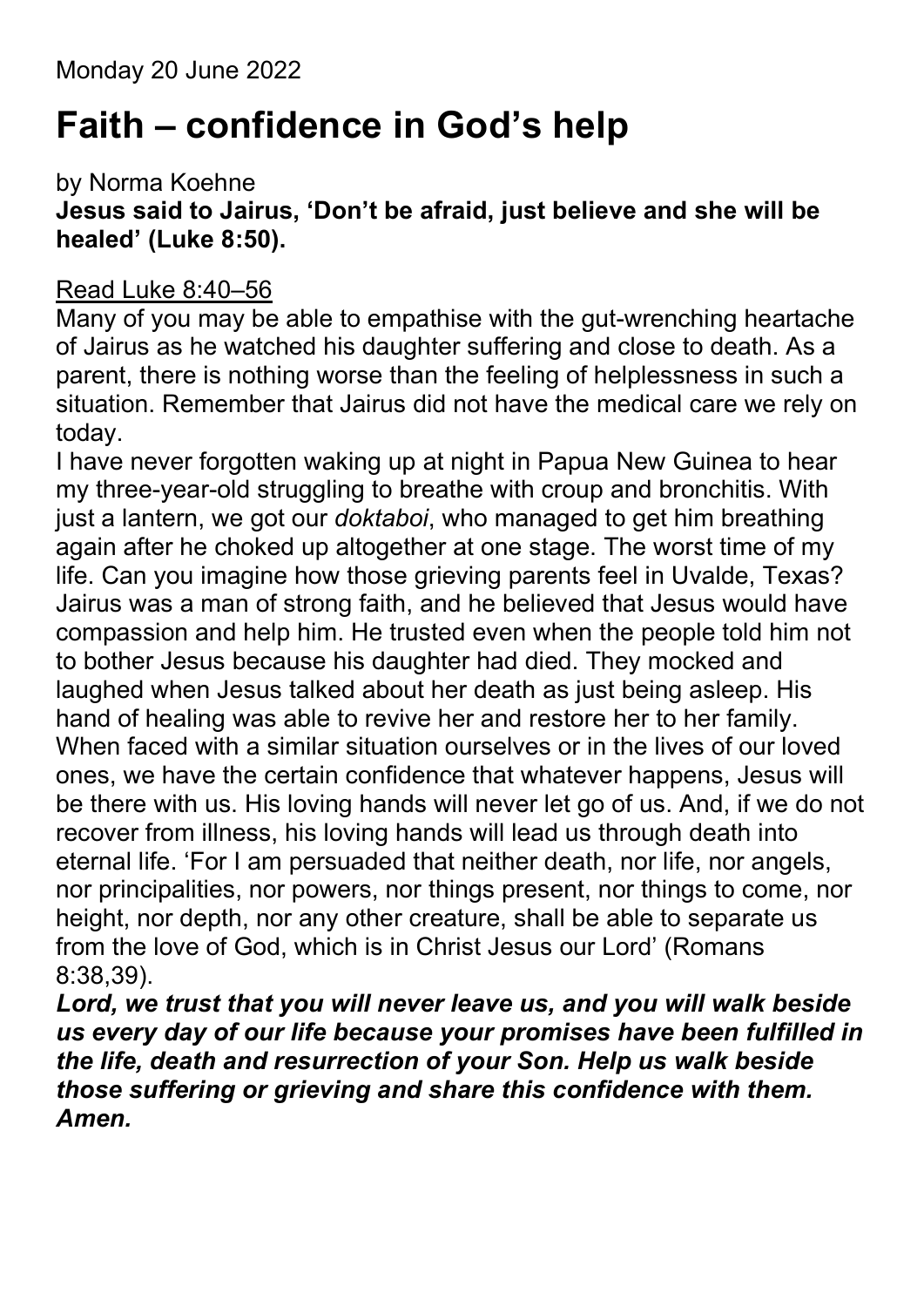### In credit with God?

#### by Norma Koehne Abraham believed God and it was credited to him as righteousness (Romans 4:3).

### Read Romans 4:1–12

In chapter three of Romans, Paul spells out clearly that God comes to sinners, and through Christ, they are made right, justified, in his sight, by faith and not the works of the law. So why, then, does he begin chapter four by asking, 'What then shall we say that Abraham … discovered in this matter?' The reason is that over the years, to make sense of why God chose Abraham, Jewish rabbis had surmised that Abraham had kept the law so well that God was pleased with him and blessed him. If the rabbis were correct, then Abraham was saved by works and not by faith alone.

One of those supposed works was that Abraham obeyed God and was circumcised. However, Paul shows that circumcision happened many years after God made a covenant with Abraham (Genesis 15). God promised him that his descendants would be as many as the stars in the sky. Abraham believed, and it was 'credited to him as righteousness'. It was a true gift of grace, and with an open heart, Abraham accepted the gift and believed.

Paul's other example of salvation by faith alone is King David, the penitent sinner, who had nothing to offer God but his many and heinous wrongs. He repented and believed that he had been freely forgiven and that God would not count, or credit, his sins against him.

What does our balance sheet of credit and debit look like? Praise God that through his word and sacraments, we too believe in Christ's full atonement for our sins. The debt is gone, and God credits us with righteousness. We are covered with the righteousness of Christ so that when God the Father looks at us, he can say, 'Welcome, my beloved sons and daughters, into my family as descendants of my friend Abraham, that man of faith'.

Father, we thank and praise you for the free gift of faith that you have put into our open hands and hearts through the work of your Spirit. Amen.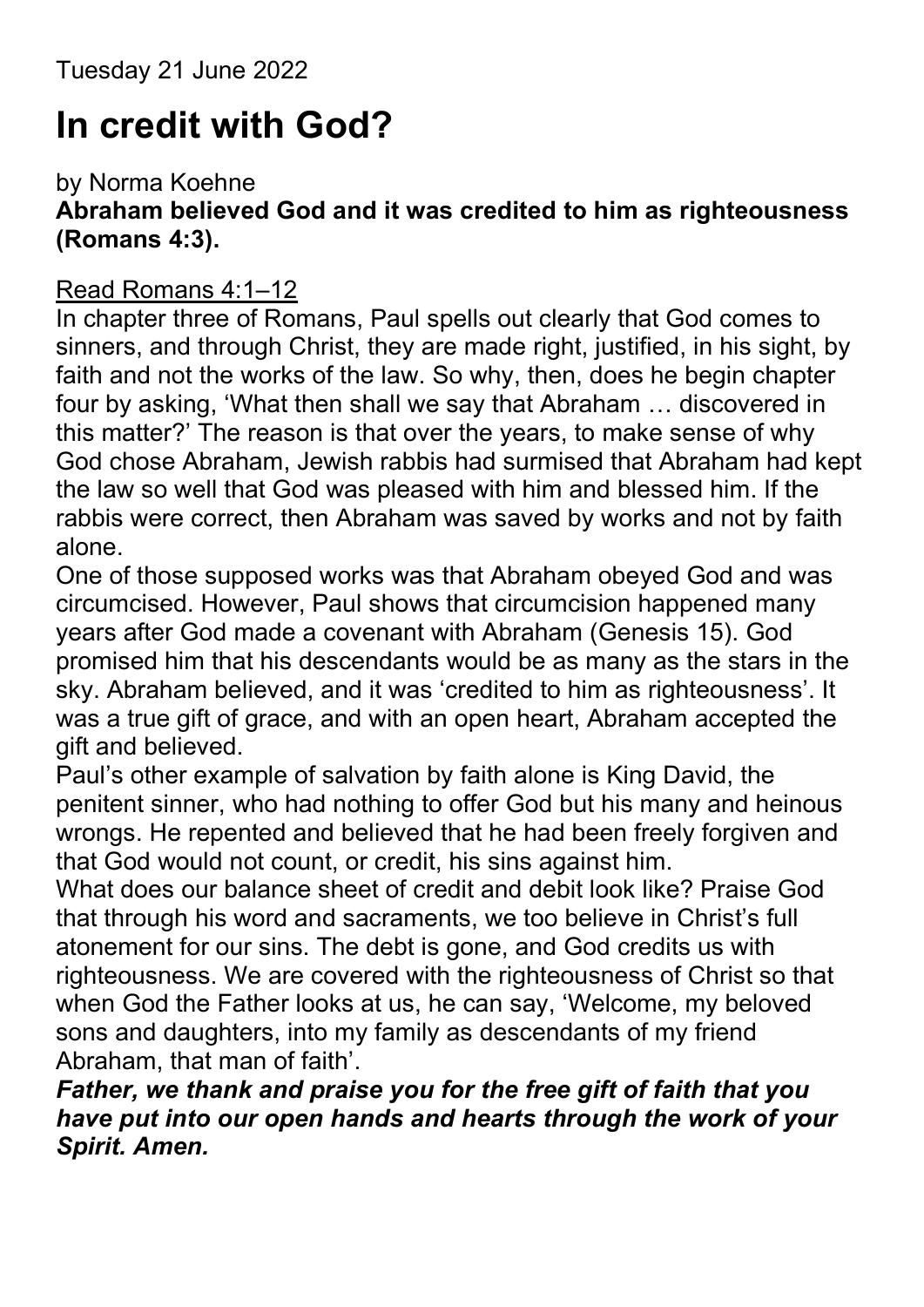## In credit with God through Christ

by Norma Koehne

### The words 'it was credited to him' were not written for him alone but also for us, to whom God will credit righteousness – for us who believe in him (Romans 4:23,24).

#### Read Romans 4:13–24

When we think of something being 'credited', we can think of a gift being paid anonymously into our bank account, or we can think in terms of paying a debt. Paul alludes to the latter idea when he talks about the law only bringing God's wrath. The law convicts us of sin. It is salutary to read Martin Luther's explanation of the Ten Commandments at intervals and ponder on them. We are led to realise that we are not only convicted by our wrong actions but also by failing to do positive deeds for love to our neighbour. When God credits righteousness to us, it is a gift of grace and love.

God's gracious promise of free salvation and the gift of righteousness comes to us through faith. Look at the promise to Abraham that he would be the father of many nations. He and his wife Sarah were old, and all common sense and human reasoning would say this would never happen. But Abraham did not waver in having faith in God's ability to do what he said and was 'strengthened in his faith and gave glory to God'. We are blessed to have the full revelation of God's power and love. He 'raised Jesus our Lord from the dead'. Why? For you and for me so that our sins were paid for in full, and we are justified and have life forever with God our Father through Jesus' resurrection.

Every day as we pray in repentance for God's forgiveness through Christ, we are in credit with God. What an amazing gift of love!

Loving Father, it is often hard to comprehend the extent of your great love for us, that you would sacrifice your Son to pay our debt in full and cover us with his righteousness. Our feeble thanks we offer for this overwhelming gift. Amen.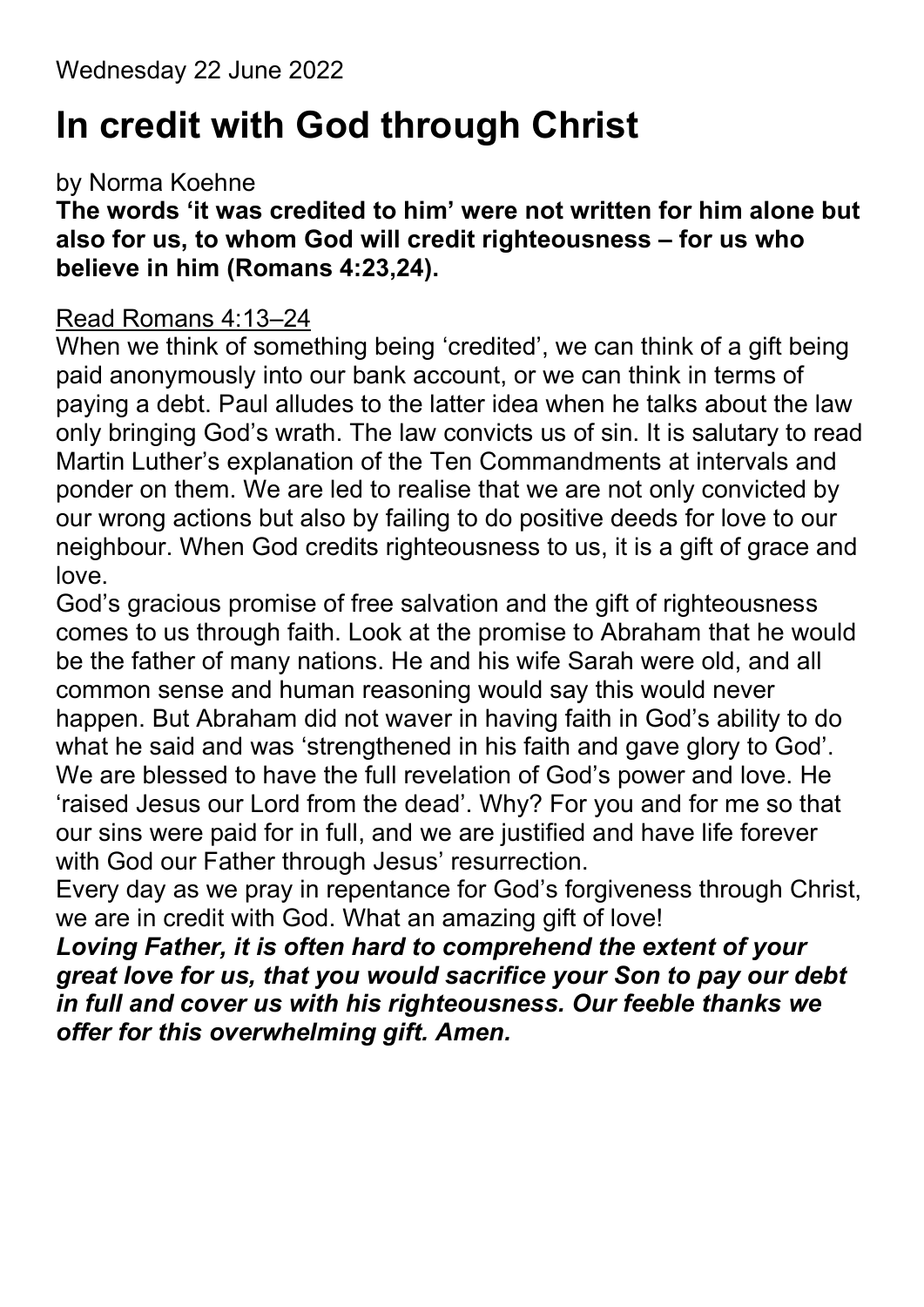## Saved by faith through grace

by Norma Koehne

If you declare with your mouth 'Jesus is Lord' and believe in your heart that God raised him from the dead you will be saved (Romans 10:9).

### Read Romans 10:1–13

Paul grieves for his fellow Jews, who, with zeal to please God, try to cover themselves with their own righteousness. They were still attempting to obey the law perfectly rather than accept the free gift of Christ's righteousness. It is the contrast between the 'do' of the law and 'It is finished' of the cross and resurrection.

It must grieve God that, in our sinful, fallen state, even Christians, who know of Christ's free forgiveness, still feel they have to do something to earn their salvation and God's favour. We need to be still and let God come near us with his love, and then that love will flow into lives filled with love for our neighbour.

Paul echoes the words of Moses in Deuteronomy 30:10–14 as he farewells the Israelites. He urges them, 'turn unto the Lord with all your heart and with all your soul' (verse 10) and assures them that God is not a distant God, far off in heaven, but a God who is near to them, with them every minute of their lives. We do not have to work to find God, go up into heaven and drag him down, or somehow go down into the deep to raise Christ up from the dead. All this has been accomplished. Christ has come down from heaven, leaving behind his power and glory, to share our humanity. He lived a life without sin and suffered and died for our sins, going down into the deep to conquer Satan, and then was raised from the dead. The 'do' of the law is done, replaced by the 'It is finished' of the cross and resurrection.

With open hearts, we accept this free salvation, and with our mouths, praise our gracious God and, through the power of the Holy Spirit, confess that Jesus is Lord. It is sometimes hard to accept that we can do nothing to earn our salvation in a world obsessed with achievement and 'doing'. Whatever we do in thanks and praise and love is through the power of the Holy Spirit.

Father, Son and Holy Spirit, you have worked powerfully to bring us to faith. Fill our hearts with joy, praise and eagerness to confess your great love to the world around us. Amen.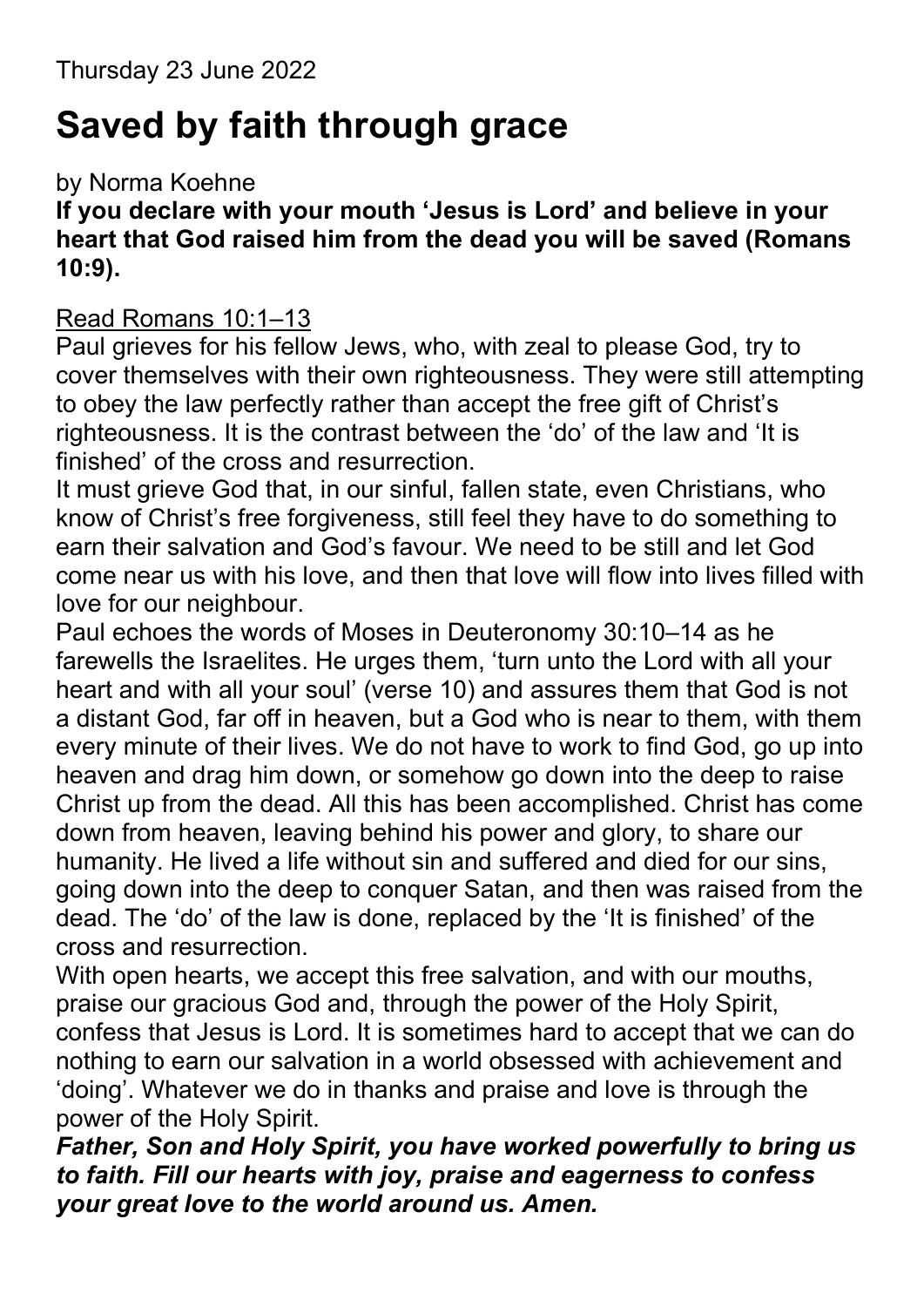# All are welcomed into God's family

### by Norma Koehne

### Christ redeemed us in order that the blessing given to Abraham might come to the Gentiles through Christ Jesus, so that by faith we may receive the promise of the Spirit (Galatians 3:14).

### Read Galatians 3:6–14

One of the curses of our modern sinful world is 'tribalism'. It has been a curse throughout the ages. This is where one group of people considers themselves superior to another group. It can lead to the other group being demonised and somehow regarded as less than human. The most terrible examples in modern times have been the Holocaust and the dreadful tribal massacres in Rwanda. The basis may be cultural, religious or political.

Paul shows us clearly here that as Christians, we are brothers and sisters with people of every tribe and culture, all part of God's family. For the Jews in Paul's day, this was hard to comprehend, as they had been God's chosen people for centuries. To reassure them that the gospel was for all people, Paul goes back to the father of Israel, to Abraham, and to God's promise to him that 'All nations will be blessed through you'. From the beginning of time, God loved all his children and planned to bring them into his family through the salvatory work of Christ.

In our multicultural nations of Australia and New Zealand, we thank God for the many peoples of different cultures and languages who are becoming part of our church family. Let us welcome them sincerely as brothers and sisters in Christ, listening to them, learning from them, and together praising God that he has brought us all to faith in Christ. This spirit of siblinghood is God's will for his believing people. As Paul says, 'He redeemed us in order that the blessing given to Abraham might come to the Gentiles through Christ Jesus, so that by faith we may receive the promise of the Spirit'.

God, give us your wisdom and understanding as we live together as your family. Give us tolerance and patience as we work together as your family to build your kingdom and share your love among each other and in our communities. Amen.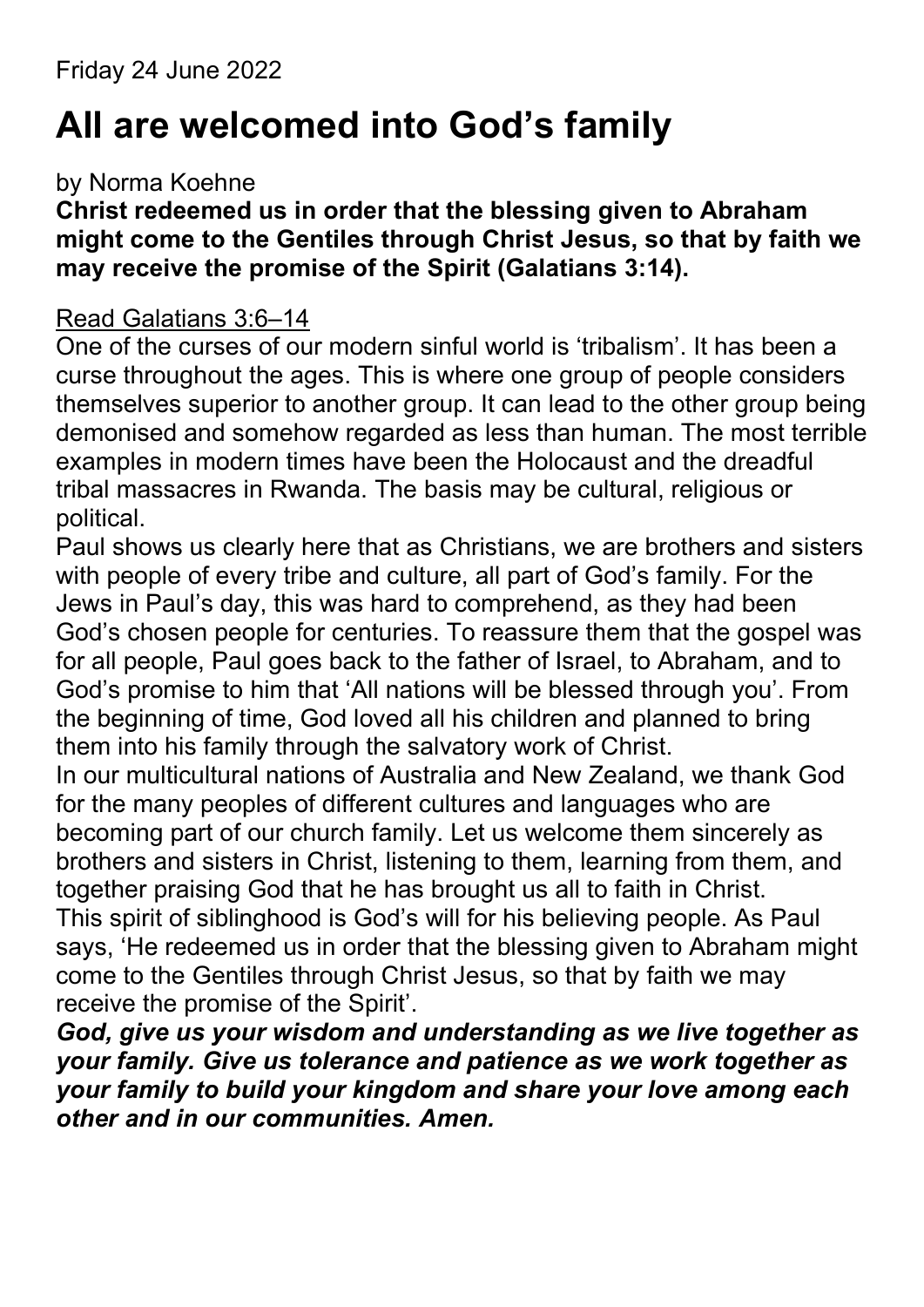# The blessings for the faithful

### by Norma Koehne

### You will make known to me the path of life; you will fill me with joy in your presence, with eternal pleasures at your right hand (Psalm 16:11).

#### Read Psalm 16

In the past week, we have been looking at God's free gifts to those who have faith. We saw how the tormented demonic came to faith, the faith of Jairus, and the faith of Abraham in God's promises when all seemed impossible. Paul's closely worked arguments showed us again and again that God credits us with righteousness through faith, not because of anything we have done. In Psalm 16, now we see the blessings that God gives to those who have faith.

God cares for us and keeps us safe. He provides security and a place of refuge for us. We all know and remember those times when we are buffeted by anxiety and the storms of life. When we feel abandoned and that no-one can help us, God stands beside us to assure us that he will never leave us or forsake us. He remains constant as our loving Father. As our loving Father, he gives us all good things – peace, love, joy. What blessings these are! When things around us in the world are chaotic and worrying, we can have peace knowing that God is in control and his love wraps around us. Amazingly, as we turn to God and trust him in stressful times, we can have joy in sorrow and despair.

We have these assurances because God has given us his word to counsel and instruct us. And standing by our side as our teacher and guide, we have the Holy Spirit to lead us through this word into stronger faith and greater trust. Jesus told his disciples that he would not leave them alone but give them the gift of the Spirit. We received this gift at our baptism and are led along the 'path of life' by the Spirit.

Finally, we receive the greatest blessing of all, our inheritance. We will have the ultimate joy of being in God's presence with eternal pleasures at his right hand. An amazing, undeserved and freely given inheritance.

Thank you, God, that you shower me with so many blessings every day of my life. We particularly thank you for the blessings of faith and the Holy Spirit we received in our baptism. May we live in our baptism joy until we finally see our inheritance, being in your presence forever. Amen.